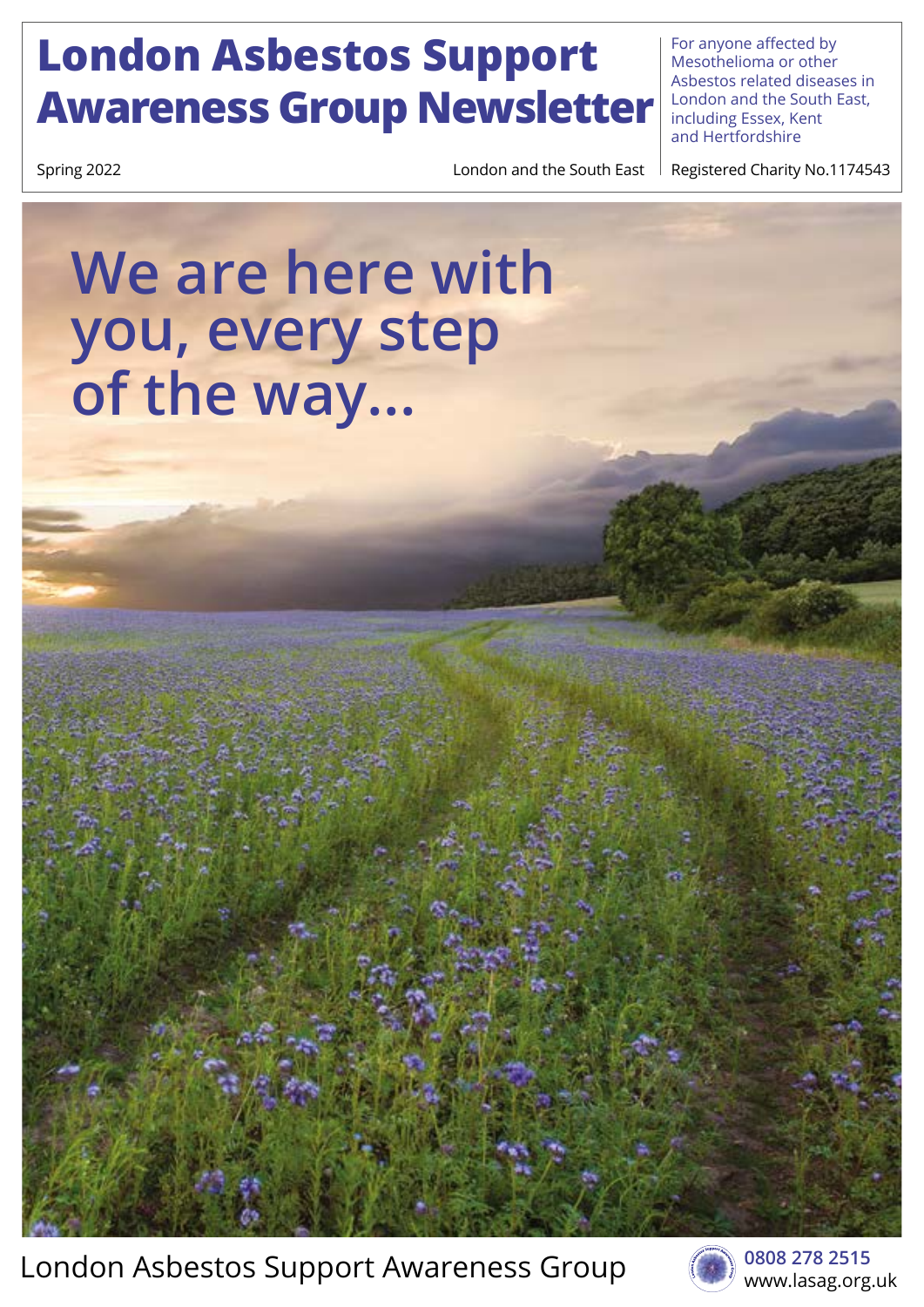**LO1279** 

967670

#### **A new service**

We are happy to announce we have added to the services we are able to offer. We have dedicated staff members who have vast experience in the social care sector and are able to provide information to sufferers when applying for funding for those who require care and would like to continue to live at home. We can liaise with the local authority, continuing healthcare teams, palliative care support as well as advise on how district nursing, occupational therapists and dieticians can support you to continue to live at home.



#### **St Clare Hospice Bereavement Service**

We are delighted to announce we are working together with St Clare Hospice to support those who have been bereaved. St Clare Hospice offer a range of services which includes community hubs for sufferers who are struggling with a devastating diagnosis, a bereavement helpline for emotional support and practical advice and a number of bereavement cafes in the community. Our staff have recently had the opportunity to attend training provided by St Clare Hospice to be able to support with bereavement. Please contact your support worker if you feel you would like further information on these services.

#### **New Support Groups**

#### **New for 2022, we have some new support groups in Kent and London to give patients more options to be able to attend.**

#### Medway NHS Foundation Trust, Lung Cancer and Mesothelioma support group in Rainham, Kent, starting 5th April 2022 at 15:00pm

We are working together with the fantastic lung nurses at Medway to facilitate the support group. The nurses will be able to answer any medical questions or concerns you may have. Our Kent support worker and registered nurse Denise Hodges along with support worker Jade Hannan will be available to answer your questions on benefits claims as well as government and legal compensation schemes. If you would like to attend please contact us at support@lasag.org.uk



Maggie's Barts, Lung Disease and

Mesothelioma Support Group in London, starting 13th April 2022 at 14:30pm

London support workers Louise Chaffe and Jenny Tompkins are working together with a cancer support specialist from Maggie's Barts along with Barts Health NHS Trust, Professor Peter Szlosarek and Lung Clinical

Everyone's home of cancer care

**MAGGIE'S** 

Nurse Specialists to support patients with Lung Diseases including Lung Cancer and Mesothelioma.

If you would like to attend please contact

support@lasag.org.uk to register your interest or contact or Maggies Barts direct on barts@maggies.org

**Monthly Zoom Support Groups**

#### We have decided to continue with a monthly

zoom support group for those patients who are unable to attend face to face meetings. We have the privilege to be supported by The Royal Marsden consultant Michael Davidson. We have limited availability for Ipad use if you would like to attend but do not have access to technology.

If you would like to join the zoom support group, please contact louise@lasag.org.uk



# News & events

#### **Go Blue for Meso**

Go Blue for Meso is a national campaign to raise awareness of Mesothelioma, and the dangers of asbestos. This year, for Action Mesothelioma Day on 1st July 2022, people are being asked to get involved by lighting up their home or contacting a prominent landmark in their local area to light up blue on this day. Lighting buildings blue is a way to remember those affected by Mesothelioma, and raise awareness of the disease.

The campaign is part of the UK Mesothelioma Alliance's Action Meso campaign, which brings together the diverse Mesothelioma community with a single voice. All of the information about how to get involved, including letter template for local landmarks, is available at www.actionmeso.org/goblue



#### **Light a Blue Candle in Memory of Mesothelioma Sufferers**

We, the staff at London Asbestos Support Awareness Group will be lighting a blue candle in the evening of 1st July those who have lost their lives due to Mesothelioma. one if you would like. Please join us by lighting your own candle and

2022 @ 8pm to remember are also welcome to send us sending us a picture for us to share. We have candles available to purchase if you would like. Please contact your support worker. You a story in memory of a loved Please send your pictures to support@lasag.org.uk



# Are you<br>struggling<br>with your grief?

#### Talking it through could help. We're here to listen.

Call our Bereavement Support Helpline to speak to someone about your loss, and access free, emotional support and practical advice.



opisanjuk

#### **Canterbury Golf Club and The Choughs Gold Society Supports London Asbestos Support Awareness Group**

Colin Danton was sadly diagnosed with epithelioid mesothelioma in August 2021. Colin had worked with asbestos between the ages of 17 and 21 but it wasn't until he was 74 that he was diagnosed with this devastating disease. Obviously the diagnosis came as a great shock to Colin and his family, particularly because Colin had always been a keen sportsman. He currently plays golf and bowls, and up until a couple of years ago he played 5 a side football, indtoor hockey and volleyball. Colin's GP has referred him to a gym and he is currently attending once or twice a week. Colin does this to improve his lung function and his general health, and is noticing the benefits from this.

Colin spent twenty one years raising funds for various charities through the Canterbury Lions Club and when he was given his diagnosis he was determined to turn a negative situation into a positive one. Colin is a member of the Canterbury Golf Club and a personal friend of Scott Lindsay,



their Captain. When Scott asked Colin to choose a charity that he would like the golf club to support during Scott's year in office, Colin immediately thought of the London Asbestos Support Awareness Group. The Choughs Golf Society in Canterbury have also chosen the London Asbestos Support Awareness Group to sponsor for the coming year.

We would like to thank Colin, The Canterbury Golf Club and the Choughs Golf Society in Canterbury for supporting us.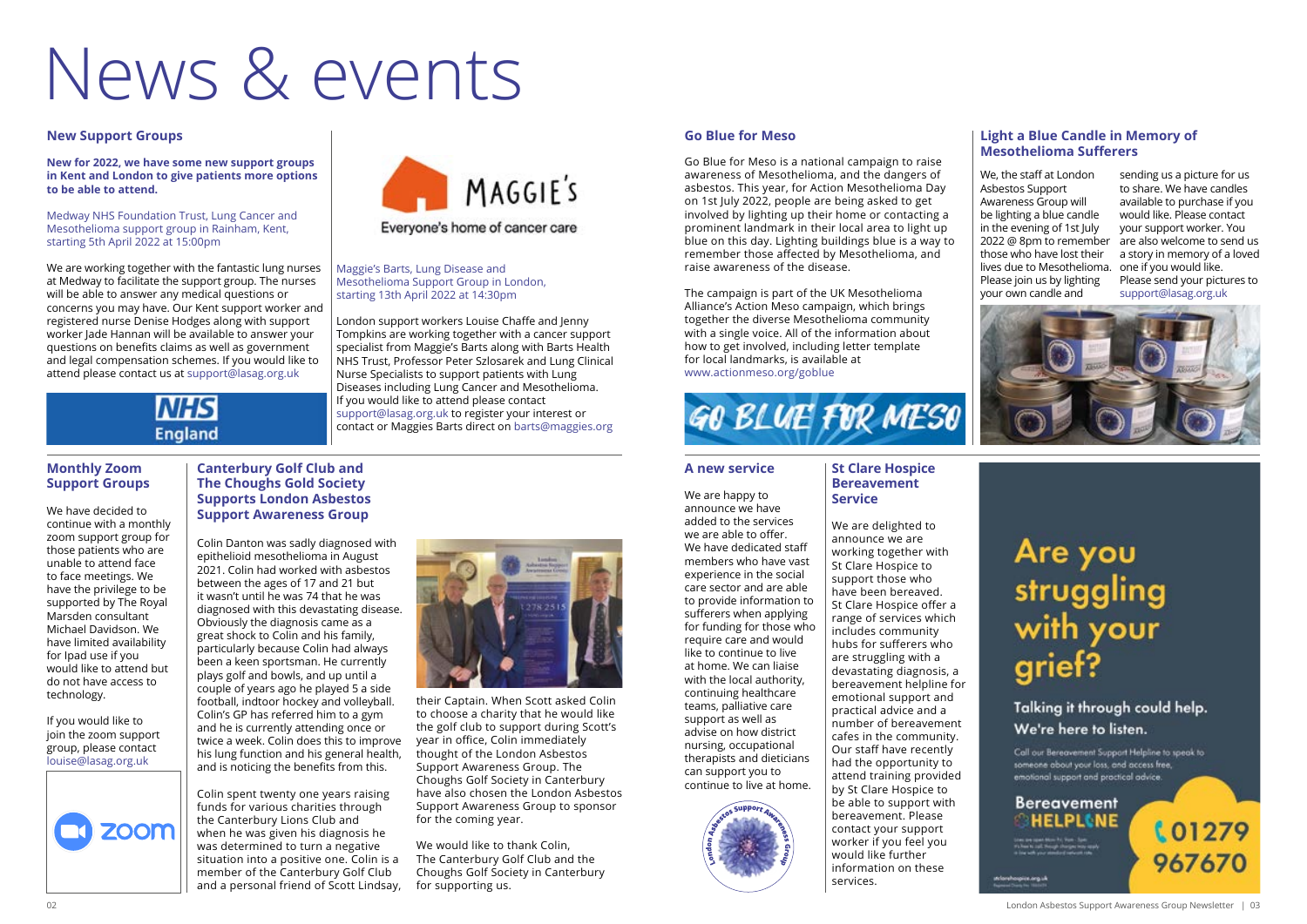#### **Earls Colne Primary School goes Blue for Mesothelioma Awareness**

The pupils at Earls Colne Primary School have decided to support Action Mesothelioma Day 2022 by wearing blue to school for the day to raise awareness of mesothelioma and the dangers of asbestos. The children will also be donating £1.00 to support raising funds for the school and for London Asbestos Support Awareness Group.



#### **Leigh Day Staff Member Louise Anderson is running the Royal Parks Half Marathon**

Leigh Day asbestos team's secretary, Louise Anderson is running the Royal Parks Half Marathon which is a 13 mile hike through several parks including Hyde Park, Green Park, St James's Park and Kensington Gardens on Sunday 9th October 2022. She understands the devastating effect which asbestos disease has on individuals and their families, having worked on legal cases for several years. In the past, she has run several half marathons for other charities. This year we are lucky she has chosen to run for us, and hopes not only to beat her personal best but hopes to raise funds. Accordingly, should you wish to sponsor Louise, you will find her Just Giving page

www.justgiving.com/louiseanderson1646757625360







#### **International Workers' Memorial Day**  28th April 2022 @11am - An unveiling of the Memorial to those who have died due to asbestos exposure

International Workers' Memorial Day is an annual day of remembrance dedicated to workers who have died because of their work, whether through accident or disease.

The memorial project was initiated by Barking, Dagenham and Havering Trades Union Council, and is being brought to fruition in partnership with The London Borough of Barking & Dagenham.

The generosity of trade unionists, their unions, and members of the community, has allowed the opportunity to place a beautiful piece of blue pearl granite, engraved with a message of remembrance. To complement the memorial, there will also be an interpretation board to shine a light on the harm done





by asbestos, a scourge that continues to threaten us today in our workplaces, schools, public buildings and homes.

We have had the honour of being asked to speak alongside local MP Jon Cruddas and Sam Gurney, Secretary, of the London, East and South East Regional TUC. A Book of Remembrance will also be opened and maintained to receive inscriptions throughout the coming years, so we will be able forever to remember the names of those who have died.

A buffet lunch will be provided in the Barking Learning Centre, adjacent to the Square, and we look forward to welcoming you on the day. If you would like to attend please contact jodie@lasag.org.uk.



#### **Lung Cancer Nursing Annual Conference**  12th – 13th May 2022

This year's annual conference is taking place at Radisson Blu Hotel, Heathrow.

The 2 days conference is packed with presentations including the route back to improving lung cancer survival, symptom management and mesothelioma update and much more!



#### **Action Meso Day Events**  1st July 2022

#### A day to remember and celebrate in Canterbury, Kent

This year we will be holding a face to face event on Action Meso Day to remember sufferers of Mesothelioma, to celebrate the life of those suffering as well as raising awareness of such a life changing disease. This will take place at ARCA Hall in Canterbury where we will be joined by the amazing Michelle Roszak. Michelle suffers from Mesothelioma and was diagnosed in March 2020. She is a talented music teacher and a fantastic pianist and will be entertaining us all along with some of her older pupils with popular music and songs.

We will be observing a 2 minute silence to remember loved ones and past patients at 2.30pm. A cream tea will be served and a raffle will take place. We welcome friends and family to join us in this celebration. For catering purposes, if you would like to join us please contact support@lasag.org.uk

#### **Sponsored Silence**

Esmae Bull from Colchester, Essex will once again be completing a sponsored silence. Last year Esmae stayed silent for 1 hour and raised £700.00. She has decided to challenge herself even more this year by staying silent for 2 hours! We wish Esmae lots of luck with this very difficult task. A go fund me page has been set up for her. If you would like to support her and show your support for London Asbestos Support Awareness Group please visit gofund.me/ c0386852



#### **Radio Ballads exhibition at Serpentine Galleries and Barking Town Hall in Spring 2022**

We, along with our patients, support worker Jenny Tompkins and the supportive ex-employee Yvonne Miah, have had the pleasure of working with the amazing artist Ilona Sagar on The Body Blow project. This project has involved Ilona researching the industrial history of work in Barking and Dagenham. This research led Ilona to discover the untold legacy of asbestos that is central to the history of work in the area. This project connects individuals who have been affected by asbestos exposure such as sufferers and their families aswell as social services who work to support those affected, health services and employment support. We are delighted to invite you to the Special Private View of Radio Ballads at The Serpentine Gallery and at Barking Town Hall.

**Please join us** on Wednesday 30 March, 7-9pm at Serpentine North and/or Radio Ballads Community Opening & Brunch on Saturday 2 April, 10:30am-1pm at Barking Town Hall. Further details are included on the invitation and we very much hope that you are able to join us. Please RSVP us at **jodie@lasag.org.uk**

**Please note:** For the safety and comfort of all our

### SERPENTINE

guests, we advise that you take a lateral flow test the day of the event and please do not attend if you receive a positive result or feel at all unwell.

## News & events

#### **SERPENTINE**

# **RADIO** eta un sont con el conte<br>Visit al la conte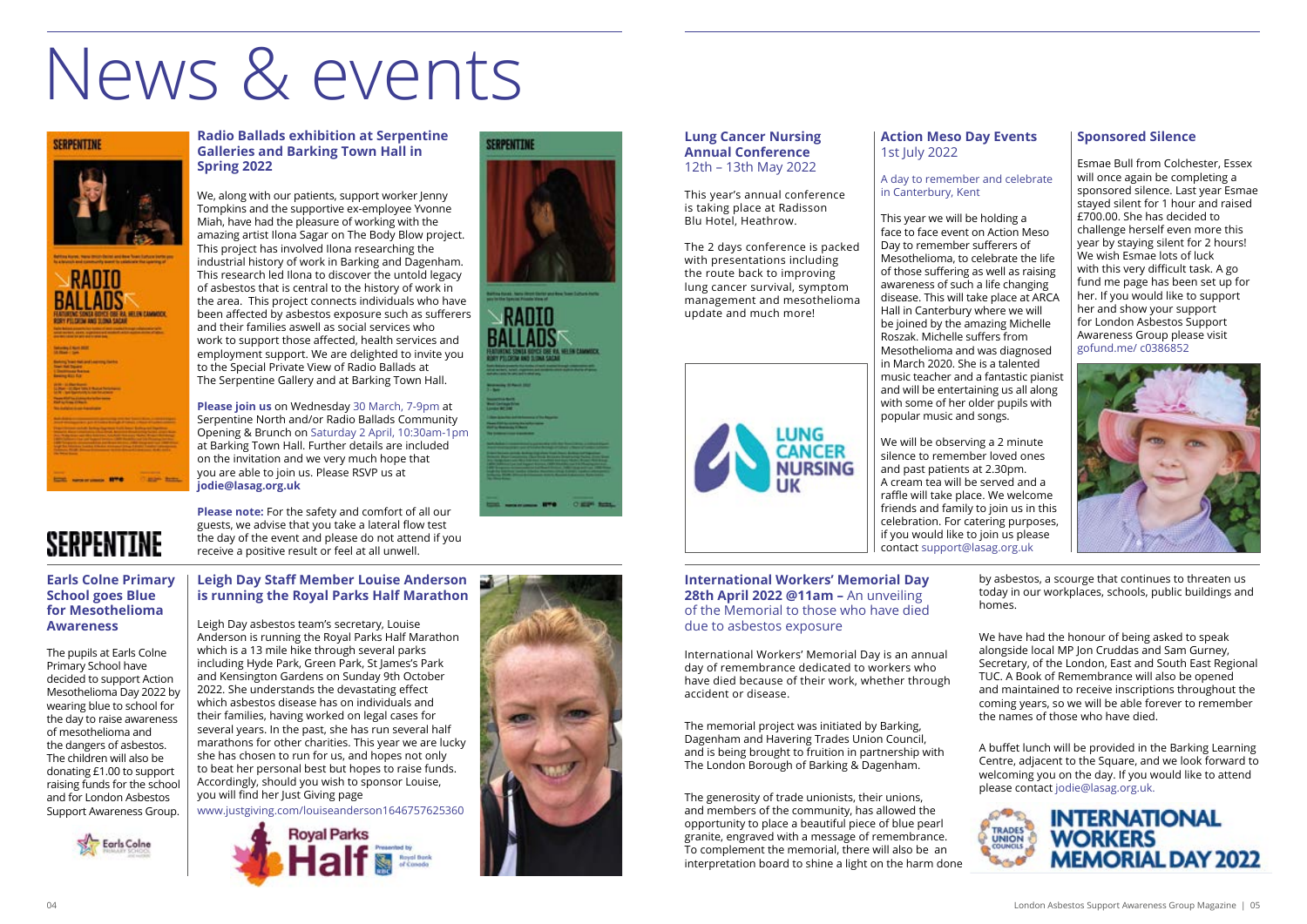# Legal news

#### **Settlement package agreed after claim against Fords Motor Company**

Lorna Webster, a Partner within Hodge Jones & Allen's specialist Asbestos Disease Team, has provided information about a case she has settled for a regular attender of the London Asbestos Support Awareness Group's support meetings. Stephen Goodwright has mesothelioma, which was caused by his previous employment with the Ford Motor Company at their plant in Dagenham, Essex. Stephen worked there between 1975 and 1985 and was exposed to large quantities of asbestos dust during his work. Stephen wasn't supplied with any suitable mask or other protective equipment to stop him from breathing in the dangerous asbestos dust.

Due to the nature of asbestos exposure, it was not until years later that the consequences of his former employers' neglect became clear. Over 30 years after Stephen left the Ford Motor Company, he started to suffer from a shortness of breath and after consulting his GP and undergoing medical investigations, he received the diagnosis of mesothelioma. The long period between exposure to asbestos dust and the onset of the condition can leave victims worrying for decades about their health and for those victims where the disease does develop, it is life changing. However, after making contact with the London Asbestos Support Awareness Group, Stephen was able to access support and pursue justice for his condition. He decided to use the legal team at Hodge Jones & Allen Solicitors.

Lorna Webster has pursued many claims against the Ford Motor Company for asbestos disease victims. The evidence from Stephen about his work and Lorna's knowledge about the working practices at the plant ensured success of the legal claim and Lorna secured an excellent compensation package for Stephen. Stephen received the compensation he is entitled to because the Ford Motor Company allowed him to be exposed to asbestos dust at work. In addition, Lorna ensured the settlement package included an agreement from Ford's insurers that should Stephen's doctors recommend private treatment in the future, they would also meet those costs. This agreement was subsequently activated and Stephen has been receiving life-changing immunotherapy treatment as a result.

He has received numerous cycles of this treatment, with medical costs amounting to over £200,000 as at early 2022. Thanks to the settlement, Stephen has complete peace of mind that he can access the medical treatment he deserves without being out of pocket financially. Stephen knows he will never be completely free from his illness. However, he has managed to achieve some semblance of normality because of access to privately funded treatment made possible by the legal settlement secured for him. The help and support offered to Stephen by the London Asbestos Support Awareness Group and by Hodge Jones & Allen Solicitors has made a genuine difference to Stephen after the mesothelioma diagnosis.

#### **HODGE JONES & ALLEN**



#### **Dr Who set builder exposed to asbestos while working at the BBC**

The family of a man who built film and television sets for the BBC took legal action against the BBC following his death from mesothelioma.

Richard Evans (Pictured below) was exposed to asbestos while working for the BBC as a set builder including for shows such as Dr Who, The Lotus Eaters and Hard Times between 1965 and 1988.

As part of his work, he used Artex, a plaster which is now known to contain asbestos but which has been widely used in set building for years.

Mr Evans worked mainly at the BBC's headquarters, Television Centre, in White City, London but was sent on location all over the UK to build and maintain sets. He used the Artex to layer onto the wooden scenery outlines, then painted it to make the backdrops to the shows. He used to mix the artex with water to make a paste, but this would cause dust to rise up into the air, which he then inhaled.

![](_page_3_Picture_13.jpeg)

Mr Evans began his legal case before his death and had told his lawyer, Harminder Bains, a partner at Leigh Day solicitors that he was not given any protective equipment by the BBC, nor told of the dangers of working with asbestos. He told her that the Artex would break off the scenery causing dust which would be swept up by labourers and dust would be released when the sets were broken up then reassembled on location.

The BBC admitted, in a High Court hearing, that Mr Evans was exposed to asbestos during his work for the corporation and the family received substantial compensation.

#### **Mr Evans' daughter Helen McTighe said:**

![](_page_3_Picture_21.jpeg)

*"Seeing my dad deteriorate at the rate he did was very upsetting. Since my dad's passing, I have a big hole left in my life. No one ever thinks that their parent won't be around one day. But it is so much harder to accept when his cancer could have been avoided if he had not worked with asbestos".* 

#### **Harminder Bains said:**

*"Richard Evans is the latest person that we know lost his life as a result of breathing in particles of asbestos in a BBC location. Tragically, given that we now know that there was asbestos in several BBC premises, there must be other former BBC staff who lost their lives because of this. On top of that Mr Evans was not the only set builder working with Artex therefore there may be many others in the profession who have been exposed.* 

*"It is appalling that at no time did anyone in the BBC either warn Mr Evans about the dangers of working with artex, or issue him with protective equipment, which may have reduced his risk".* 

Harminder Bains has also represented other families who were exposed in BBC's buildings, in those cases the exposure took place at the world famous Maida Vale Studios where the likes of Bing Crosby and the Beatles had made recordings. She believes that many others who have worked in BBC locations could have been exposed to asbestos.

![](_page_3_Picture_26.jpeg)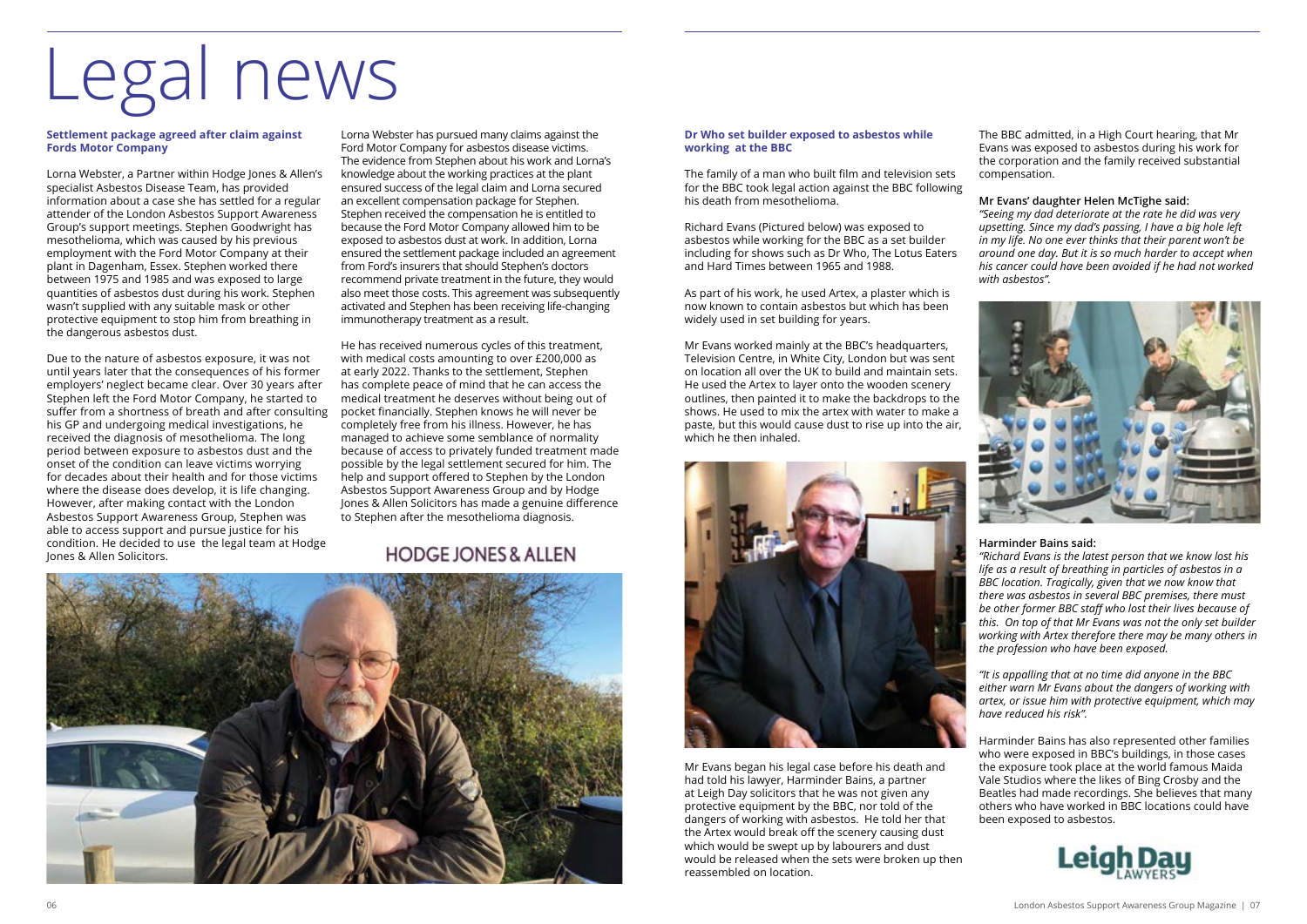# Legal news

**Asbestos Victims Support Group Forum demand £10**  Graham Dring the then chair of the Forum, instructed **million donation towards mesothelioma research**

Asbestos Victims Support Groups Forum UK's landmark battle for historical documents reveal that Cape knew of the dangers of Asbestos Insulation Board/Asbestolux.

Documents saved from destruction thanks to a court battle waged by the Asbestos Victims Support Groups Forum UK (the Forum) will be vital to future asbestos compensation cases.

The documents were obtained after the Forum commenced court proceedings against Cape following the 2017 case of Concept 70 Limited v Cape Intermediate Holdings Limited (Cape). They would have been destroyed but for the timely intervention of the Forum. The documents provide extraordinary evidence that Cape knew the high risk of fatal cancer caused by the use and handling of Asbestos Insulation Board (AIB), trade name Asbestolux and show the extent of its interference with the Government's regulation of asbestos in the 1960s and 70s.

The documents state that "a caution label on our products and none on [our competitors'] would make our selling efforts most difficult". This demonstrates that Cape, an asbestos products manufacturer, dismissed the idea of a warning label due to concerns about profitability.

The documents were part of written material placed before the court in the legal action by Concept 70 and others who were trying to recoup compensation payments they had made to employees in asbestos compensation claims. Before judgment was given the parties agreed in a confidential agreement to destroy the significant documents, so they would never come into the public domain thus continuing to conceal the dangers.

Harminder Bains partner at Leigh Day to issue an urgent application to preserve the documents. His case then proceeded to the Supreme Court and set a legal precedent allowing written material placed before a court to be seen by a non-party.

#### **Having now studied the contents of the documents the key documents reveal the following:**

- **·** Cape encouraged its American partner Johns-Manville to suppress information on the health risks of asbestos and in the late 1950s the idea of a warning label on Marinite sheets was dismissed because of concerns that it would affect profitability.
- **·** Cape's in-house sampling data show significantly higher dust counts than Technical Data Note 13 (TDN13) levels, even when just handling Asbestos Insulation Board (AIB) trade name Asbestolux.
- **·** Cape compromised the Government's regulatory response to asbestos by lobbying the British Occupational Hygiene Society (BOHS) and succeeding in downgrading the regulation from a 'no dust policy' to a 'maximum allowable concentration approach'. It then successfully lobbied to increase the proposed limits.
- **·** All the while, Cape adopted a policy of selectively sharing its sampling data with the BOHS, providing evidence of low dust counts and withholding the more damning surveys.
- **·** Cape lobbied the Government to water down the suggested approach to warning labels on AIB. Internal correspondence shows it campaigned to prevent other manufacturers from introducing warning labels on its own AIB/Asbestolux.
- **·** Cape provided misleading reassurance about the dangers of asbestos in its communications with the Government and the public, contrary to its own data as to dust counts and health risks of asbestos.
- **·** Despite the process by which the BOHS limits had been set, and the fact that they related to asbestosis, Cape engaged a public relations firm to publicly use the limits as a rebuttal against the risk of cancer/ mesothelioma.
- **·** Cape publicly stated that there was no risk from handling AIB/Asbestolux, despite knowing the high dust counts in its own sampling data.
- **·** Cape continued to manufacture AIB/Asbestolux in 1980 contrary to defending court cases on the basis it had ceased manufacture in 1978.

Martin Stear, liability expert on behalf of Concept 70 Limited conceded that TDN13 limits only related to asbestosis and not to mesothelioma. Also that work with Asbestolux and Marinite, including simply handling these boards, carried the potential for very high exposure and that only cutting for 10 minutes probably had a higher exposure than the TDN42/EH35 figures.

Dr Smither (Cape's Group Medical Adviser) accepted that mesothelioma could be caused by "short and possibly small" exposure and that "no type of asbestos proved innocent".

#### **Jordon Gordon Chair of the Forum said:**

*"The Forum is now demanding Cape make a donation of £10 million towards Mesothelioma Research. We believe victims and their families deserve this by way of an apology from Cape for their deliberate deception and shamelessly causing deaths, adding insult by vehemently defending cases."*

**Harminder Bains, Partner at law firm Leigh Day added:**

*"Having fought on the Forum's behalf for several years to secure access to these hugely important documents I felt revulsion and anger when I finally read through the documents to provide the summary of the key points. They clearly show that Cape knew of the high risk of fatal disease, yet deliberately withheld information and lobbied the Government to protect their profits. As a result of their greed many men and women including my father have lost their lives.* 

*"In addition, Cape and Concept 70 sought to prevent these documents from coming into the public domain by agreeing to their imminent destruction. This cover up would not have come to the light had it not been for the Forum's persistence.* 

*"Access to Justice would have continued to be denied if it were not for the fact that Counsel namely Robert Weir QC and Jonathan Butters and I were prepared to deal with the case pro-bono. There must be numerous other similar instances, where potential claimants are unable to obtain pro-bono legal representation hence corporations such as Cape escape justice".* 

See link to summary and documents by visiting www.asbestosforum.org.uk

#### **A sufferers quest for justice**

Mr DC developed respiratory symptoms in early 2021. By July, he received the news he had been dreading; a diagnosis of Mesothelioma. DC immediately contacted the team at London Asbestos Support Awareness Group. Having assisted with his benefits claim, in August 2021, DC instructed Thompsons to represent him. He was offered a home visit, but due to concern over the Covid pandemic, DC's evidence was taken over the telephone.

![](_page_4_Picture_36.jpeg)

A picture emerged of various degrees of exposure to asbestos dust, as far back as 1957. The culprit, a former employer was swiftly identified. DC's evidence was formalised into a statement. His medical records were applied for and proof of employment obtained from HM Revenue & Customs. In September, Thompsons sent a formal letter of claim to the Defendant. This is the first notification a wrongdoer has of a proposed legal case. Within two months, the employer had not only admitted it negligently exposed DC to asbestos, but agreed to make an interim payment of damages as well.

DC was represented by Paul Webber, Thompsons' London Head of Asbestos Claims and Khelam Bulsara. Paul says: *"With a Mesothelioma diagnosis, time is of the essence and it is vital to move swiftly to access a victim's rights. Mr DC can at least have some comfort that he has won his case and was successful in his quest for justice".*

![](_page_4_Picture_4.jpeg)

![](_page_4_Picture_28.jpeg)

![](_page_4_Picture_31.jpeg)

![](_page_4_Picture_32.jpeg)

#### **STANDING UP FOR YOU**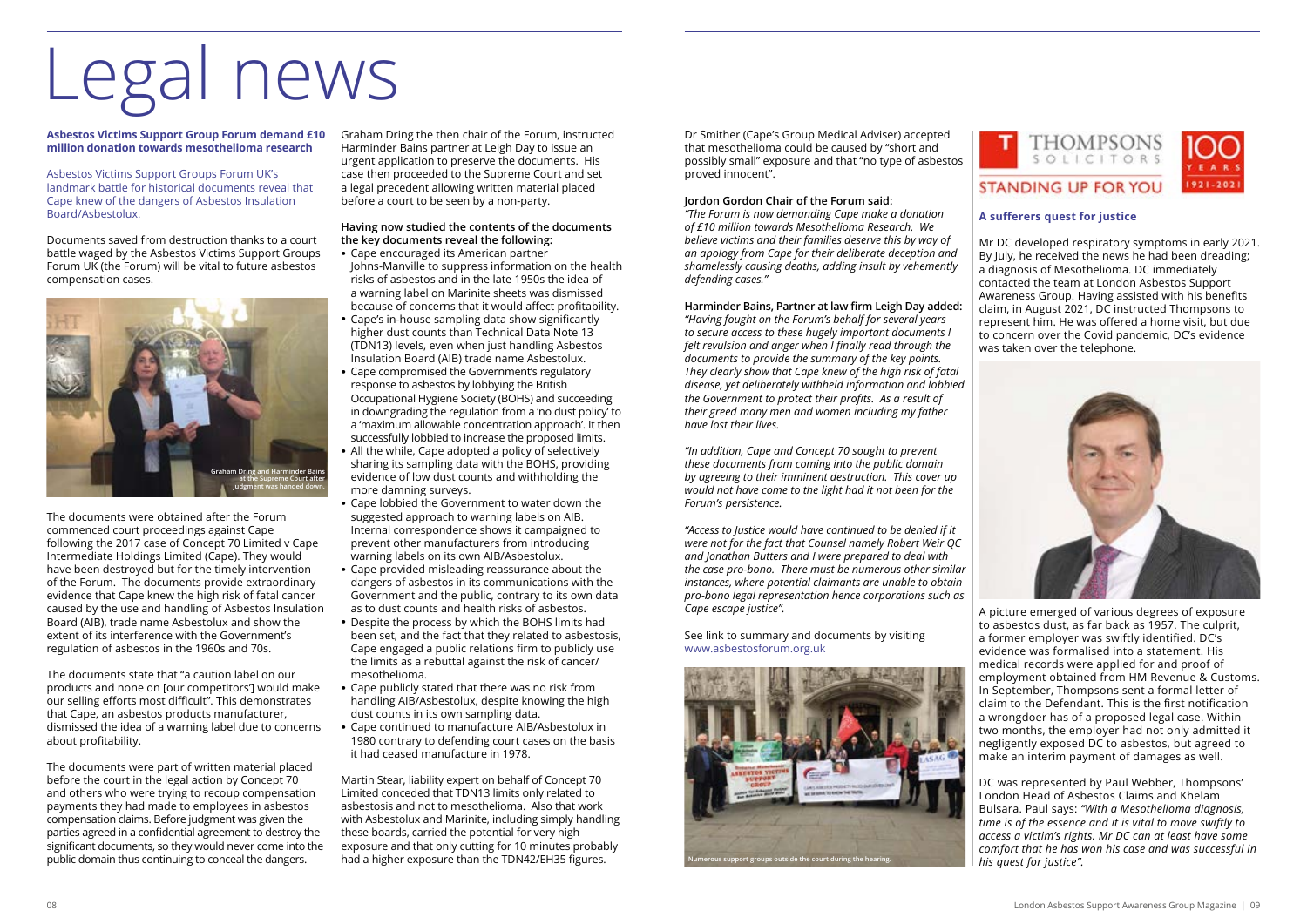![](_page_5_Picture_25.jpeg)

#### **As always, we look for ways to help support the charity through fundraising**

We have registered with easyfundraising to help raise money simply by shopping online. By shopping through easyfundraising, your everyday online shopping turns into FREE donations for us. Download the app and shop with over 4,000 retailers such as eBay, John Lewis, Argos, ASOS and Booking. com and many more. Please register at **www.easyfundraising.org.uk/causes/lasag** 

We have registered with Just Giving. If you would like to donate via our just giving page visit **www.justgiving.com/lasag** 

We have also registered with **amazon smile**. Amazon donates a small amount each time you purchase something using amazon smile.

### **Ideas to support us**

#### **Regular Giving**

You can choose to give a regular monthly donation In Memory, Regular Giving or Tribute Funds; collections at a funeral or memorial service, setting up a tribute page, or even making a regular gift to mark a special date.

#### **Leaving a Gift in your Will**

Clients sometimes choose to leave a legacy donation to help support more people affected by Mesothelioma and other asbestos related diseases.

### **Support us today**

Visit **www.lasag.org.uk/fundraising** for more ways you can support us

**Bank Payments**  London Asbestos Support SC: 30-98-90 Acc. No: 18406368

**Card Payments** Secure online donations: www.lasag.org.uk/donate

**Cash / Cheque** Farthings, Bridle Lane Rickmansworth, WD3 4JQ

![](_page_5_Picture_15.jpeg)

#### **JustGiving®** amazonsmile

![](_page_5_Picture_17.jpeg)

### **London Asbestos Support Awareness Group are on Social Media!**

www.**linkedin**.com/company/london-asbestos-support-awareness-group www.**facebook**.com/LondonAsbestosSupportAwarenessGroup www.**instagram**.com/londonasbestossupportgroup www.**twitter**.com/LASAG\_UK Visit our website: **www.lasag.org.uk** Email us: **support@lasag.org.uk** Telephone us: **0808 278 2515**

# Give a little… Contact us